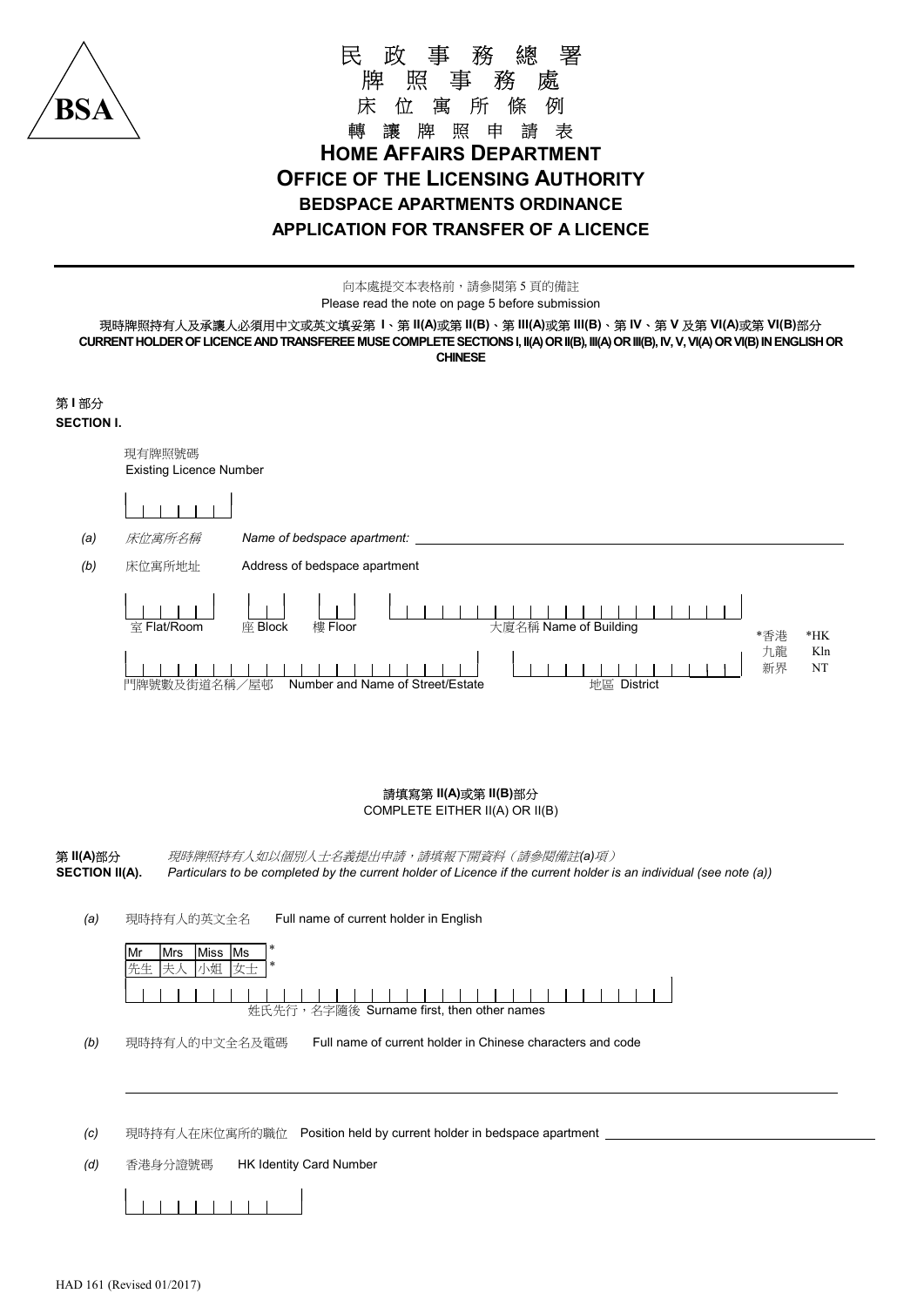| (e)                                  | <b>Residential Address</b><br>住址                                                                                                                 |          |           |  |
|--------------------------------------|--------------------------------------------------------------------------------------------------------------------------------------------------|----------|-----------|--|
|                                      | 11111111111111<br>大廈名稱 Name of Building<br><b>室 Flat/Room</b><br>座 Block<br>樓 Floor                                                              | *香港      | $*HK$     |  |
|                                      | 門牌號數及街道名稱/屋邨<br>Number and Name of Street/Estate<br>地區 District                                                                                  | 九龍<br>新界 | Kln<br>NT |  |
| (f)                                  | 電話號碼 Telephone No. ________________________________(住宅 Residence)                                                                                |          |           |  |
|                                      |                                                                                                                                                  |          |           |  |
| (g)                                  | 通訊地址 (如與以上(e)項不同) Correspondence Address: (if different from (e) above)                                                                          |          |           |  |
|                                      | 大廈名稱 Name of Building<br><b>室 Flat/Room</b><br>座 Block<br>樓 Floor                                                                                | *香港      | $*HK$     |  |
|                                      | 門牌號數及街道名稱/屋邨<br>Number and Name of Street/Estate<br>地區 District                                                                                  | 九龍<br>新界 | Kln<br>NT |  |
| 第 II(B)部分<br><b>SECTION II(B).</b>   | 現時牌照持有人如以有限公司名義提出申請,請填報下開資料<br>Particulars to be completed by the current holder of the Licence if the current holder is an incorporated company |          |           |  |
| $\left(a\right)$                     | Name of Company (in English)<br>公司名稱(英文)                                                                                                         |          |           |  |
|                                      | -------------------                                                                                                                              |          |           |  |
| (b)                                  | 公司名稱(中文)<br>Name of Company (in Chinese)                                                                                                         |          |           |  |
| (c)                                  | 商業登記號碼<br><b>Business Registration Number</b>                                                                                                    |          |           |  |
|                                      |                                                                                                                                                  |          |           |  |
| (d)                                  | 公司地址<br><b>Company Address</b>                                                                                                                   |          |           |  |
|                                      |                                                                                                                                                  |          |           |  |
|                                      | 室 Flat/Room<br>大廈名稱 Name of Building<br>座 Block<br>樓 Floor                                                                                       | *香港      | *HK       |  |
|                                      | Number and Name of Street/Estate<br>地區 District<br>門牌號數及街道名稱/屋邨                                                                                  | 九龍<br>新界 | Kln<br>NT |  |
| (e)                                  | 公司負責人姓名 (先生/小姐/夫人/女士)*                                                                                                                           |          |           |  |
| (f)                                  |                                                                                                                                                  |          |           |  |
| (g)                                  | 電話號碼 Telephone No.________________________________                                                                                               |          |           |  |
|                                      |                                                                                                                                                  |          |           |  |
|                                      |                                                                                                                                                  |          |           |  |
|                                      | 請填寫第 III(A)或第 III(B)部分<br>COMPLETE EITHER III(A) OR III(B)                                                                                       |          |           |  |
| 第 III(A)部分<br><b>SECTION III(A).</b> | 承讓人如以個別人士名義承讓,請填報下開資料<br>Particulars of transferee if transferee is an individual                                                                |          |           |  |
|                                      |                                                                                                                                                  |          |           |  |
| (a)                                  | Full name of transferee in English<br>承讓人的英文全名                                                                                                   |          |           |  |
|                                      | Miss   Ms<br> Mrs<br>Mr<br>先生 夫人 小姐<br> 女士                                                                                                       |          |           |  |
|                                      | 姓氏先行,名字隨後 Surname first, then other names                                                                                                        |          |           |  |
| (b)                                  | Full name of transferee in Chinese Characters and code<br>承讓人的中文全名及電碼                                                                            |          |           |  |

L

 $-2-$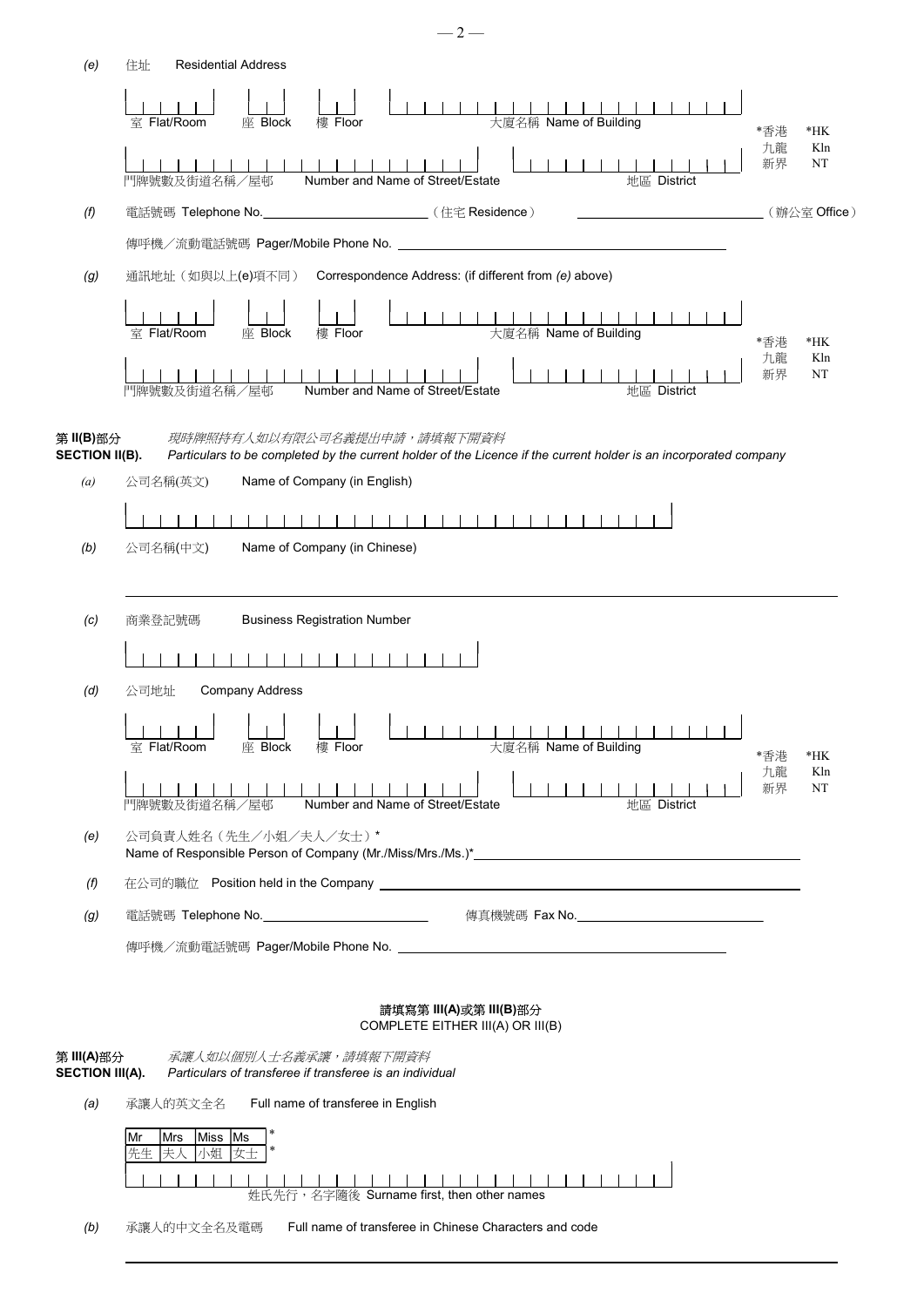L

| (d)                          | <b>HK Identity Card Number</b><br>香港身分證號碼                                                                                                                                                                                                     |                 |                    |  |
|------------------------------|-----------------------------------------------------------------------------------------------------------------------------------------------------------------------------------------------------------------------------------------------|-----------------|--------------------|--|
|                              |                                                                                                                                                                                                                                               |                 |                    |  |
| (e)                          | <b>Residential Address</b><br>住址                                                                                                                                                                                                              |                 |                    |  |
|                              | 大廈名稱 Name of Building<br><b>室 Flat/Room</b><br>座 Block<br>樓 Floor                                                                                                                                                                             | *香港             | $*HK$              |  |
|                              | Number and Name of Street/Estate<br>門牌號數及街道名稱/屋邨<br>地區 District                                                                                                                                                                               | 九龍<br>新界        | Kln<br>NT          |  |
| (f)                          | 電話號碼 Telephone No. _______________________________(住宅 Residence)                                                                                                                                                                              |                 | (辦公室 Office)       |  |
| (g)                          | Correspondence Address: (if different from (e) above)<br>通訊地址: (如與以上(e)項不同)                                                                                                                                                                   |                 |                    |  |
|                              | 室 Flat/Room<br>大廈名稱 Name of Building<br>座 Block<br>樓 Floor                                                                                                                                                                                    | *香港<br>九龍       | $*HK$<br>Kln       |  |
|                              | 門牌號數及街道名稱/屋邨<br>Number and Name of Street/Estate<br>地區 District                                                                                                                                                                               | 新界              | NT                 |  |
| 第 III(B)部分                   | 承讓人如以有限公司名義承讓,請填報下開資料<br><b>SECTION III(B).</b> Particulars of transferee if transferee is an incorporated company                                                                                                                            |                 |                    |  |
| (a)                          | 公司名稱(英文)<br>Name of Company (in English)                                                                                                                                                                                                      |                 |                    |  |
|                              |                                                                                                                                                                                                                                               |                 |                    |  |
| (b)                          | Name of Company (in Chinese)<br>公司名稱(中文)                                                                                                                                                                                                      |                 |                    |  |
|                              |                                                                                                                                                                                                                                               |                 |                    |  |
| (c)                          | 商業登記號碼<br><b>Business Registration Number</b>                                                                                                                                                                                                 |                 |                    |  |
|                              |                                                                                                                                                                                                                                               |                 |                    |  |
| (d)                          | <b>Company Address</b><br>公司地址                                                                                                                                                                                                                |                 |                    |  |
|                              | 大廈名稱 Name of Building<br><b>室 Flat/Room</b><br>座 Block<br>樓 Floor                                                                                                                                                                             | *香港             | $*HK$              |  |
|                              | Number and Name of Street/Estate<br>門牌號數及街道名稱/屋邨<br>地區 District                                                                                                                                                                               | 九龍<br>新界        | Kln<br>NT          |  |
| (e)                          | 公司負責人姓名 (先生/小姐/夫人/女士)*                                                                                                                                                                                                                        |                 |                    |  |
| (f)                          | Position held in the Company <b>contract the Company</b> and the Company of the Company of the Company of the Company of the Company of the Company of the Company of the Company of the Company of the Company of the Company of t<br>在公司的職位 |                 |                    |  |
| (g)                          | Telephone No. 2008 - 2009 - 2010 - 2010 - 2010 - 2010 - 2010 - 2010 - 2010 - 2010 - 2010 - 2010 - 2010 - 2010<br>電話號碼                                                                                                                         |                 |                    |  |
| 第 IV 部分<br><b>SECTION IV</b> | 擬承讓人的通訊地址: (如與以上 Ⅲ(A)(g)或 Ⅲ(B)(d)項不同)<br>Proposed transferee's correspondence address: (if different from III(A)(g) or III(B)(d) above)                                                                                                       |                 |                    |  |
|                              |                                                                                                                                                                                                                                               |                 |                    |  |
|                              | 大廈名稱 Name of Building<br>室 Flat/Room<br>座 Block<br>樓 Floor<br>門牌號數及街道名稱/屋邨<br>Number and name of Street/Estate<br>地區 District                                                                                                                 | *香港<br>九龍<br>新界 | $*HK$<br>Kln<br>NT |  |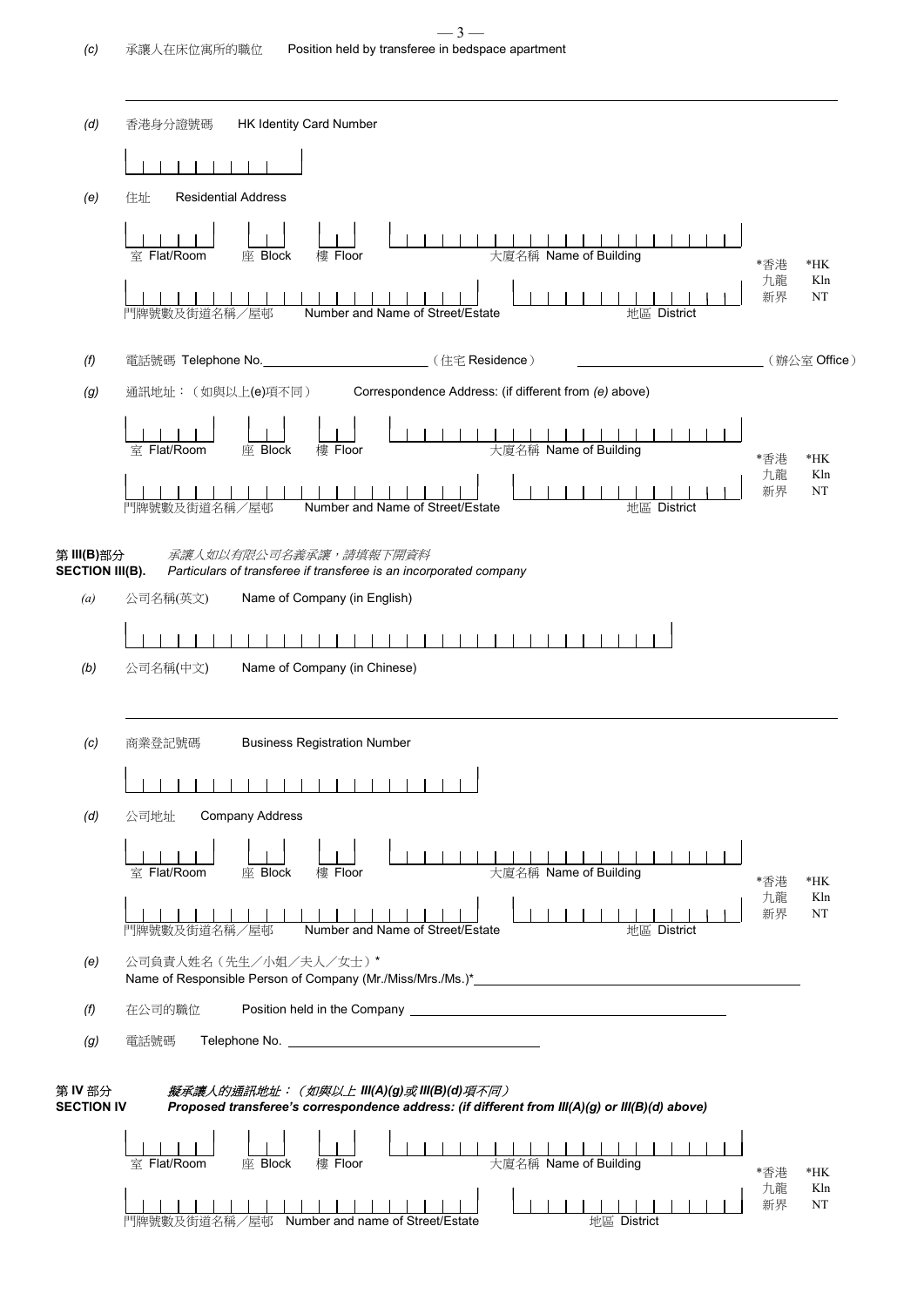| 第Ⅴ部分       | 牌照轉讓的床位寓所擁有權                                                                                                       |               |  |
|------------|--------------------------------------------------------------------------------------------------------------------|---------------|--|
| (a)        | SECTION V. Ownership of bedspace apartment on transfer of Licence<br>床位寓所擁有權詳情(例如:獨資經營/合股經營/有限公司等等)                |               |  |
|            | Details of Ownership of bedspace apartment (e.g. proprietorship/partnership/incorporation etc.)                    |               |  |
|            |                                                                                                                    |               |  |
|            |                                                                                                                    |               |  |
|            |                                                                                                                    |               |  |
| (b)        | 床位寓所東主姓名及身分證號碼/商業登記號碼<br>Name and Identity Card Number/Business Registration Number of bedspace apartment owner(s) |               |  |
|            | (如東主屬個別人士,請填報下開資料)<br>(For completion if owner is an individual)                                                   |               |  |
| (i)        | Miss Ms<br>Mr<br>Mrs <br>* (英文)<br>先生<br>小姐<br>女士<br> 夫人                                                           |               |  |
|            | 姓氏先行,名字隨後 Surname first, then other names                                                                          | 中文 in Chinese |  |
|            | 香港身分證號碼<br><b>HK Identity Card Number</b>                                                                          |               |  |
|            |                                                                                                                    |               |  |
| (ii)       | Miss  Ms<br>Mr<br>Mrs<br>* (英文)<br>先生<br>小姐<br>女士<br>ま人                                                            |               |  |
|            |                                                                                                                    |               |  |
|            | 姓氏先行,名字隨後 Surname first, then other names<br>HK Identity Card Number<br>香港身分證號碼                                    | 中文 in Chinese |  |
|            |                                                                                                                    |               |  |
| $(iii)$ Mr | Mrs<br>Miss<br>Ms                                                                                                  |               |  |
|            | * (英文)<br>女士<br>小姐<br>l夫.<br>先生                                                                                    |               |  |
|            | 姓氏先行,名字隨後 Surname first, then other names                                                                          | 中文 in Chinese |  |
|            | HK Identity Card Number<br>香港身分證號碼                                                                                 |               |  |
|            | 11111111                                                                                                           |               |  |
| $(iv)$ Mr  | Miss Ms<br>Mrs <br>* (英文)<br>小姐<br>女士<br>先生<br>未人                                                                  |               |  |
|            |                                                                                                                    |               |  |
|            | 姓氏先行,名字隨後 Surname first, then other names<br>香港身分證號碼<br><b>HK Identity Card Number</b>                             | 中文 in Chinese |  |
|            |                                                                                                                    |               |  |
|            | (如東主屬有限公司,請填報下開資料)                                                                                                 |               |  |
|            | (For completion if owner is a corporated body)                                                                     |               |  |
| (i)        | Name of Company (in English)<br>公司名稱(英文)                                                                           |               |  |
|            |                                                                                                                    |               |  |
| (ii)       | Name of Company (in Chinese)<br>公司名稱(中文)                                                                           |               |  |
|            |                                                                                                                    |               |  |
| (iii)      | <b>Business Registration Number</b><br>商業登記號碼                                                                      |               |  |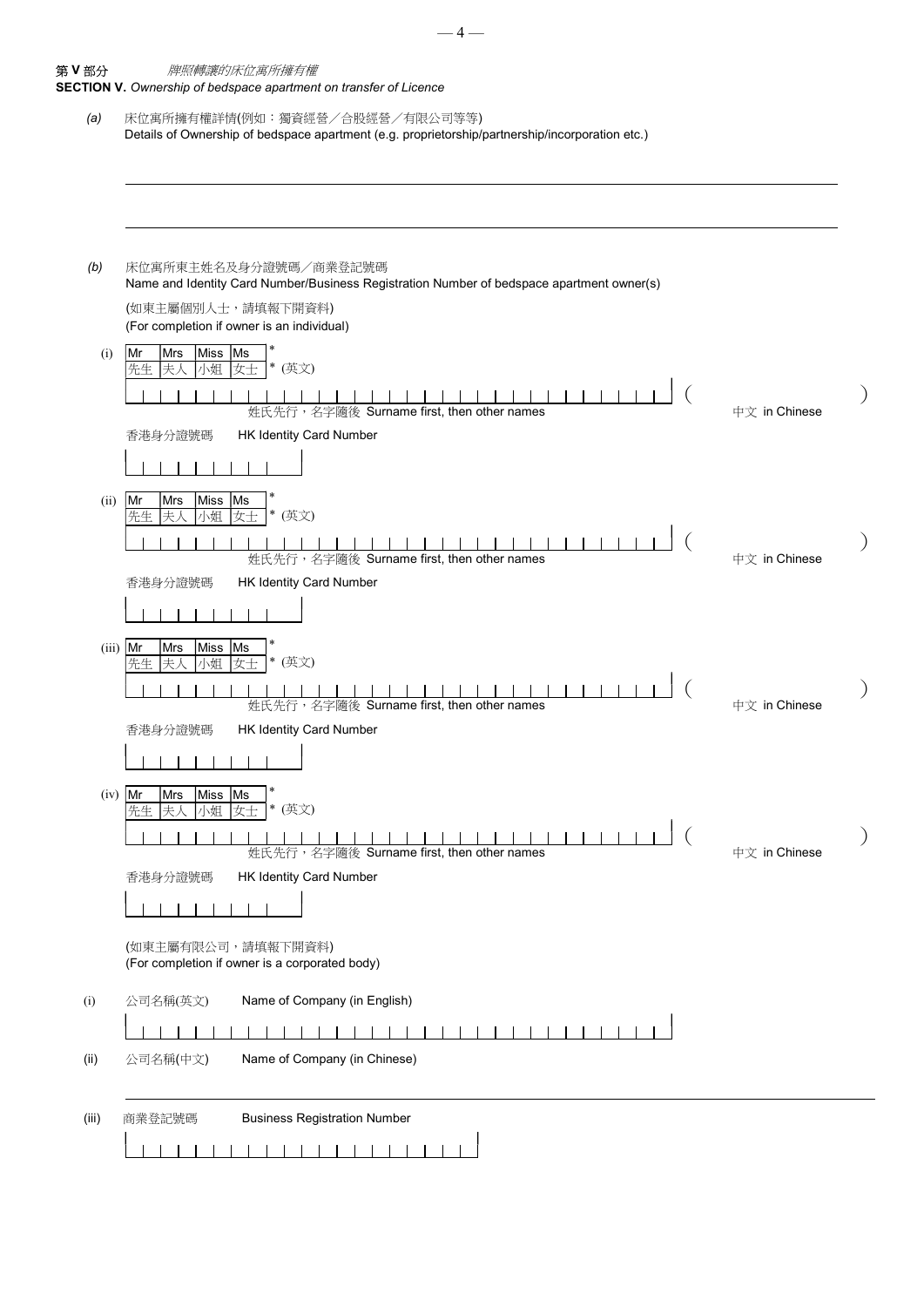## $-5-$ 第 VI(A)部分 由現時牌照持有人簽署的聲明

| 弟 VI(A)部分<br><b>SECTION VI(A).</b> |                                                                                                                                                       |     | 田堄峙牌照持有人僉署的肇明<br>Declaration to be signed by the current holder of Licence              |                                                                                                                                                                                                                                                                                                                               |  |  |  |
|------------------------------------|-------------------------------------------------------------------------------------------------------------------------------------------------------|-----|-----------------------------------------------------------------------------------------|-------------------------------------------------------------------------------------------------------------------------------------------------------------------------------------------------------------------------------------------------------------------------------------------------------------------------------|--|--|--|
| 本人謹此聲明:<br>I declare that:         |                                                                                                                                                       |     |                                                                                         |                                                                                                                                                                                                                                                                                                                               |  |  |  |
|                                    |                                                                                                                                                       |     | 本人在本表格内所填報的資料,據本人所知及所信,均屬真確無訛。                                                          | the information given by me in this application is true and correct to the best of my knowledge and belief.                                                                                                                                                                                                                   |  |  |  |
|                                    |                                                                                                                                                       |     | 日期 Date _______________________________                                                 | 申請人簽署 Signature of current holder_<br>公司印鑑(如適用) Company Chop (if applicable)                                                                                                                                                                                                                                                  |  |  |  |
|                                    | *請刪去不適用者<br>*Delete as appropriate                                                                                                                    |     |                                                                                         |                                                                                                                                                                                                                                                                                                                               |  |  |  |
| 第 VI(B)部分<br><b>SECTION VI(B).</b> |                                                                                                                                                       |     | 由承讓人簽署的聲明<br>Declaration to be signed by transferee                                     |                                                                                                                                                                                                                                                                                                                               |  |  |  |
|                                    | 本人謹此聲明:<br>I declare that:                                                                                                                            |     |                                                                                         |                                                                                                                                                                                                                                                                                                                               |  |  |  |
| (a)                                |                                                                                                                                                       |     | 本人在本表格内所填報的資料,據本人所知及所信,均屬真確無訛;                                                          | the information in this application is true and correct to the best of my knowledge and belief;                                                                                                                                                                                                                               |  |  |  |
| (b)                                | 現時床位寓所物業的內部設計與現有牌照發出時一樣,而且將會維持不變;<br>the internal layout of the premises is and will remain the same as at the time of issue of the existing Licence; |     |                                                                                         |                                                                                                                                                                                                                                                                                                                               |  |  |  |
| (c)                                | 在牌照下次續期前,有關床位寓所物業不會有任何其他違例改動;<br>there will be no other unauthorized alterations to the premises before the next renewal of Licence;                  |     |                                                                                         |                                                                                                                                                                                                                                                                                                                               |  |  |  |
| (d)                                |                                                                                                                                                       |     | my continuous and personal supervision after the application for transfer is permitted. | 申請轉讓獲准後,本人將會持續地親自監管上文第l部分所述床位寓所的經營、管理及其他管制方面。<br>the operation, keeping, management and other control of the bedspace apartment referred to in Section I above will be under                                                                                                                                                  |  |  |  |
|                                    |                                                                                                                                                       |     |                                                                                         | 承讓人簽署 Signature of transferee_________<br>公司印鑑 (如適用) Company Chop (if applicable)                                                                                                                                                                                                                                             |  |  |  |
| 備註:<br>Note:                       |                                                                                                                                                       | (a) | 個別人士指自然人。<br>Individual(s) means natural person(s).                                     |                                                                                                                                                                                                                                                                                                                               |  |  |  |
|                                    |                                                                                                                                                       |     | (b) 現時牌照持有人須將下述文件送交牌照事務處, 地址為:                                                          | Current holders of Licence should forward the following documents to the Office of the Licensing Authority at:                                                                                                                                                                                                                |  |  |  |
|                                    |                                                                                                                                                       |     | 香港太古城太古灣道十四號十樓                                                                          | 10th Floor, 14 Taikoo Wan Road,<br>Taikoo Shing, Hong Kong                                                                                                                                                                                                                                                                    |  |  |  |
|                                    |                                                                                                                                                       |     | (1)<br>本申請表的正本一份;<br>the original of this application form;                             |                                                                                                                                                                                                                                                                                                                               |  |  |  |
|                                    |                                                                                                                                                       |     | (2)                                                                                     | 如承讓人屬個別人士,則須提交其身分證影印本;如承讓人屬有限公司,則須提交其商業登記證影印本;及<br>photocopy of the identity card of the transferee (if the transferee is an individual) or business registration<br>certificate of the transferee (if the applicant is an incorporated company); and                                                                         |  |  |  |
|                                    |                                                                                                                                                       |     | 床位寓所商業登記證影印本一份。<br>(3)                                                                  | a copy of the business registration certificate of the bedspace apartment.                                                                                                                                                                                                                                                    |  |  |  |
| +                                  |                                                                                                                                                       |     | 聲告:<br><b>WARNING:</b>                                                                  |                                                                                                                                                                                                                                                                                                                               |  |  |  |
|                                    |                                                                                                                                                       |     | 即屬犯罪。                                                                                   | 任何人在提出的申請中,或在與該等申請有關連的情況下,作出在要項上屬虛假的口頭陳述或書面陳述或提交<br>在要項上屬虛假的資料,而他是知道或理應知道該等陳述或資料是在該要項上屬虛假的,根據床位寓所條例,                                                                                                                                                                                                                          |  |  |  |
|                                    |                                                                                                                                                       |     | Apartments Ordinance.                                                                   | Any person who in or in connection with this application makes any statement or furnishes information,<br>whether such statement be oral or written, which is false in any material particular and which he knows or<br>reasonably ought to know is false in such particular shall be guilty of an offence under the Bedspace |  |  |  |

(c) 根據 《電子交易條例》,本署現接受電子形式的牌照申請。詳情請瀏覽民政事務總署網頁 - www.info.gov.hk/had Pursuant to the enactment of the Electronic Transactions Ordinance, applications for a Licence in electronic form are now accepted by the Authority. For details, please visit the Home Affairs Department Homepage www.info.gov.hk/had